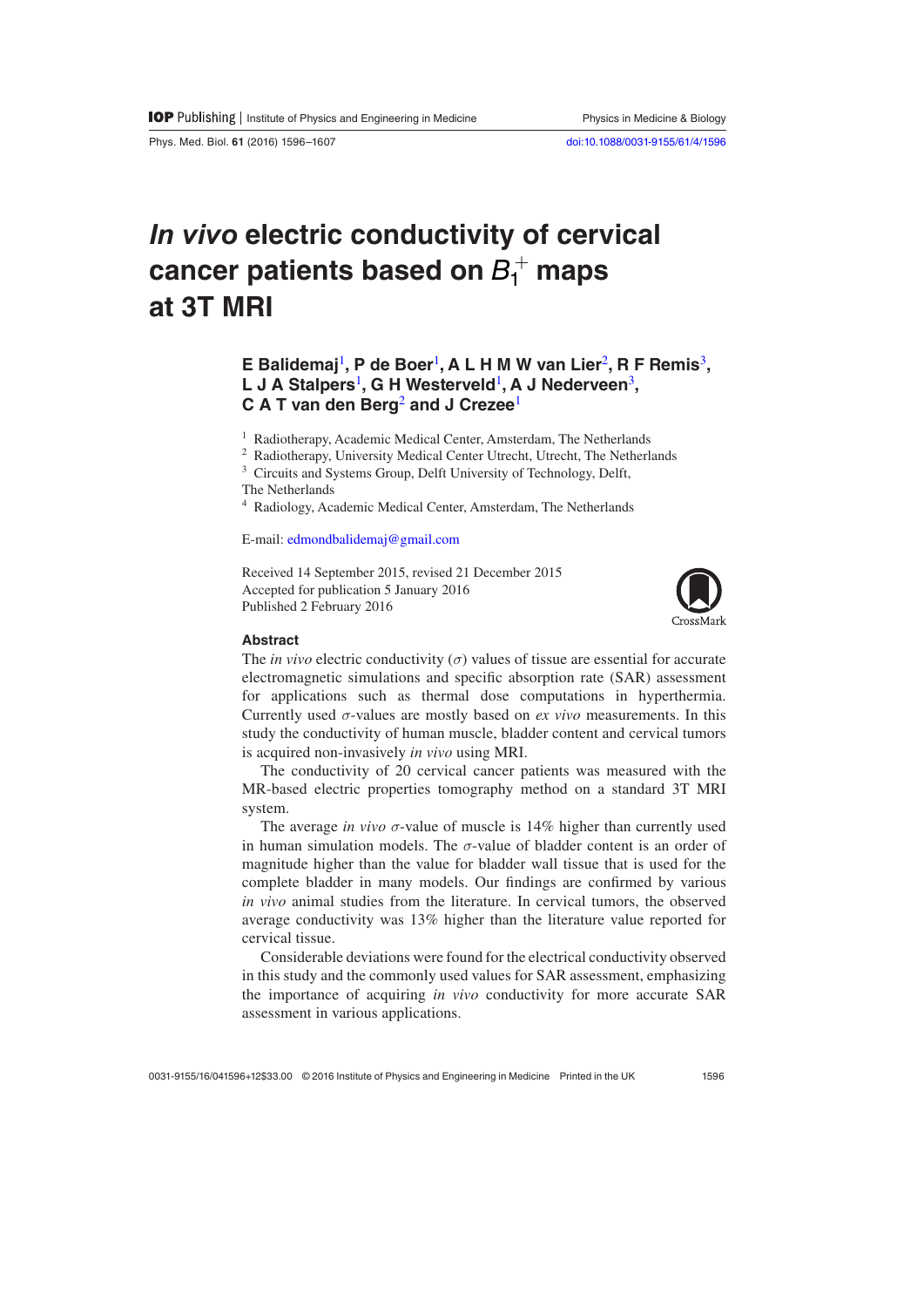Keywords: EPT, conductivity, electrical conductivity, dielectric properties, hyperthermia

(Some figures may appear in colour only in the online journal)

## **Introduction**

Accurate tissue electric properties (conductivity and permittivity) are critical for correct electromagnetic simulations and subsequent specific absorption rate (SAR) assessment for various purposes, such as for the safety assessment of magnetic resonance imaging (MRI) (Katscher *et al* [2009](#page-10-0), Zhang *et al* [2013](#page-10-1)) and telecommunications (Peyman *et al* [2009\)](#page-10-2) or for thermal dose computation in hyperthermia treatment planning (HTP) (de Greef *et al* [2011](#page-9-0)). SAR is related to conductivity  $(\sigma)$  as SAR =  $\sigma$   $|E|^2/(2\rho)$ , where *E* is the electric field and  $\rho$  is the tissue density. Since many of the electric properties used in human models are based on *ex vivo* measurements of animal and human tissues (Gabriel [1996,](#page-9-1) Gabriel *et al* [1996b\)](#page-9-2), the accuracy of *in vivo* SAR determination in specific applications may be questionable. Furthermore, a review of those measurements from many studies showed a large variation between the reported electrical properties (Gabriel *et al* [1996a](#page-9-3)). These variations can be explained by the use of tissues of various species and variations in measuring conditions (tissue temperature, *in vivo*, *in vitro* and *ex vivo*). Based on this disparity, we believe that there is sufficient reason to verify the validity of the currently maintained *in vivo* electric property values.

Due to practical and ethical reasons, human *in vivo* electric property measurements are scarce. Only easily accessible tissue types (e.g. skin, tongue) (Gabriel *et al* [1996b](#page-9-2)) and the liver (O'Rourke *et al* [2007](#page-10-3)) have been measured *in vivo*. Therefore, MR-based methods to measure electric properties non-invasively have recently received increased attention. Electric properties tomography (EPT) (Katscher *et al* [2009,](#page-10-0) van Lier *et al* [2013,](#page-11-1) Balidemaj *et al* [2014](#page-9-4), Liu *et al* [2015\)](#page-10-4) is one such non-invasive technique to reconstruct electric properties using  $B_1^+$  field measurements acquired by standard MR techniques. EPT has been previously applied for the *in vivo* electric property reconstruction of human brain tissue (Voigt *et al* [2011a,](#page-11-2) Van Lier *et al* [2013](#page-11-1), Liu *et al* [2015](#page-10-4)) and the liver (Stehning *et al* [2012,](#page-10-5) Kim *et al* [2013](#page-10-6)). In these studies good agreement was shown between the mean reconstructed values and probe measurements reported in the literature, and typically a standard deviation of around 20% is observed. As in general the conductivity values of tumors are elevated compared to healthy tissue, EPT is a potential tool for tumor characterization and has recently been utilized to reconstruct the conductivity values of gliomas (Van Lier *et al* [2011,](#page-11-3) Voigt *et al* [2011b\)](#page-11-4) and breast tumors (Katscher *et al* [2013,](#page-10-7) Shin *et al* [2014\)](#page-10-8). One of the limitations of EPT is the accuracy at tissue boundaries due to kernel-based implementations and the use of the transceive phase assumption; therefore, various studies have investigated these issues (Sodickson *et al* [2013](#page-10-9), Hafalir *et al* [2014,](#page-9-5) Balidemaj *et al* [2015a,](#page-9-6) Liu *et al* [2015](#page-10-4)).

In this work we utilize this technique to reconstruct the *in vivo* electric conductivity of tissues in the pelvic region. These results can be used for more accurate SAR determination in the HTP of deeply seated pelvic tumors. Here, we report the conductivity of muscle, bladder and cervical tumor as reconstructed using EPT, based on measurements performed at 3T MRI. Finally, we compare those values to the conductivity values reported in the literature for those tissue types.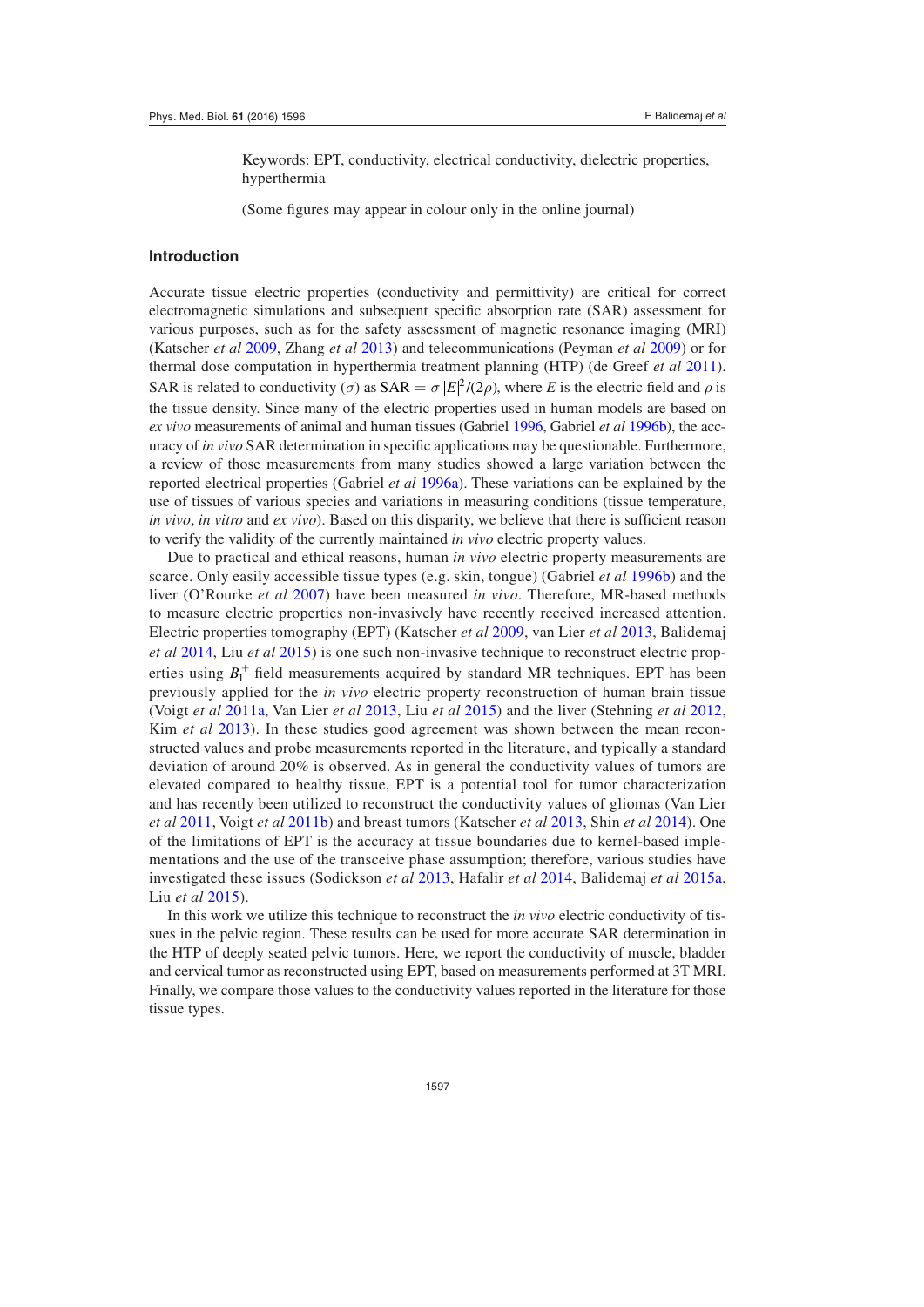### **Methods**

*In vivo* MR measurements were conducted on 20 patients with cervical cancer in accordance with the approval of the Medical Ethics Board. 18 patients were histopathologically diagnosed with squamous-cell carcinoma (SCC) of the cervix; one was diagnosed with adenocarcinoma and one with endometrial carcinoma. Peristaltic bowel motion during the MRI scan was reduced with the intravenous injection of *Buscopan*® (Boehringer Ingelheim GmbH).

## *MR measurements*

All experiments were conducted on a 3T MR system (Ingenia, Philips Healthcare, The Netherlands) using a 26-channel torso receive array. The  $B_1^+$  amplitude map was acquired using the actual flip angle imaging (AFI) method (Yarnykh [2007\)](#page-11-5) (3D, nom. flip angle  $= 65^{\circ}$ , TR1/TR2 = 50/290 ms,  $2.5 \times 2.5 \times 5$  mm, 16 slices, scan duration  $\approx 6$  min). The transceive phase was acquired by a spin echo (SE) sequence (repetition time  $(TR) = 1200 \text{ ms}$ ,  $2.5 \times 2.5 \times 5$  mm, 16 slices, scan duration  $\approx 6$  min) (Voigt *et al* [2011a](#page-11-2), van Lier *et al* [2012b](#page-11-6)). Receiver non-uniformity including the phase contribution of the receive array was eliminated by using the so-called CLEAR technique (Voigt *et al* [2012\)](#page-10-5). The net effect of this technique is that the phase of the receive array is replaced by the receive phase contribution of the system's birdcage body coil operated in reverse quadrature. To correct for eddy currents, the transceive phase was measured twice with opposing gradients (van Lier *et al* [2012a\)](#page-11-7). Due to scan time limitations, a 5mm isotropic resolution was used for 13 patients.

## *EPT reconstruction*

The EPT reconstructions were performed using  $B_1^+$  amplitude measurements and transceive phase approximation ( $\phi^+ \approx \phi^{\pm}/2$ ) was applied as described in literature (Katscher *et al* [2009,](#page-10-0) Voigt *et al* [2011a](#page-11-2), van Lier *et al* [2012a,](#page-11-7) [2013\)](#page-11-1).

Assuming that the dielectric properties are piece-wise constant, the tissue electric conductivity can be computed by the homogeneous Helmholtz equation:

$$
\frac{\nabla^2 B_1^+}{B_1^+} = -\mu_0 \varepsilon_0 \varepsilon_r \omega^2 - i\mu_0 \sigma \omega,\tag{1}
$$

where  $B_1^+$  is the complex transmit field  $(B_1^+ = |B_1^+|e^{i\phi^+})$ ,  $\varepsilon_r$  and  $\sigma$  are the relative permittivity and conductivity of the object of interest, respectively,  $\omega$  is the Larmor angular frequency, and  $\mu_0$  and  $\varepsilon_0$  are the permeability and permittivity of vacuum, respectively.

The conductivity can be computed by

<span id="page-2-0"></span>
$$
\sigma = -\mathrm{Im}\!\left(\frac{\nabla^2\left(\left|B_1^+\right|e^{i\phi^+}\right)}{\left|B_1^+\right|e^{i\phi^+}}\right)\!\frac{1}{\mu_0\omega} = \frac{1}{\mu_0\omega}\!\left(\nabla^2\,\phi^+ + 2\frac{\nabla\left|B_1^+\right|\cdot\nabla\,\phi^+}{\left|B_1^+\right|}\right) \tag{2}
$$

where in the last part of equation [\(2\)](#page-2-0), the identity  $\nabla e^{i\phi^+} = e^{i\phi^+} i\nabla \phi^+$  was used (van Lier [2012\)](#page-11-8).

The Laplacian required to evaluate equation [\(2](#page-2-0)) was computed by a kernel-based method as described in (van Lier *et al* [2012a](#page-11-7)) using a kernel size of  $7 \times 7 \times 5$  voxels. This noiserobust kernel was used to reduce the effect of noise on the second derivative. The applied EPT method in this study was validated in a pelvic-sized phantom study in Balidemaj *et al* ([2014\)](#page-9-4) where good agreement was found between EPT-based conductivity values and probe measurements (Model 85070C, HP/Agilent Corp, Santa Clara CA).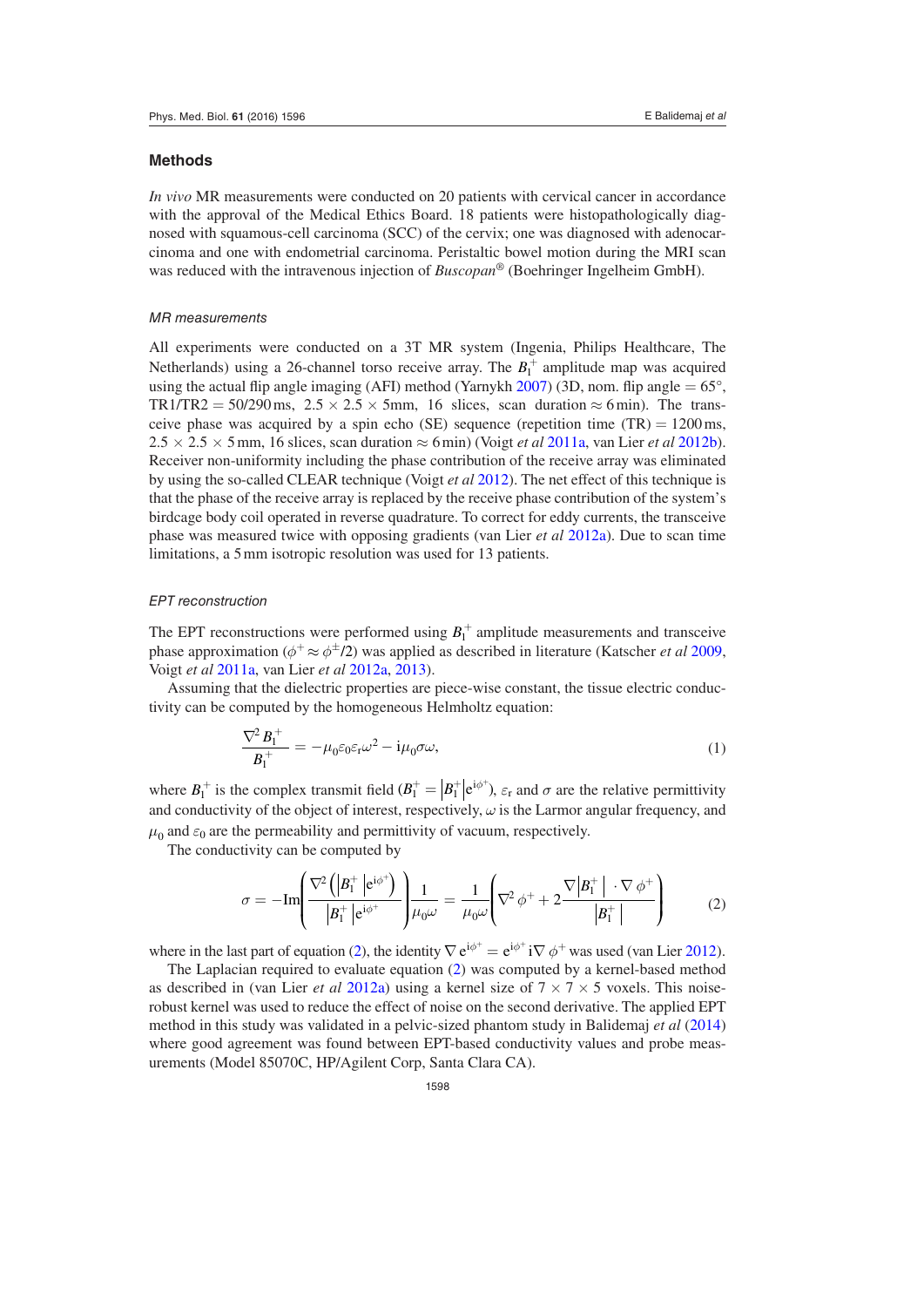<span id="page-3-0"></span>

**Figure 1.**  $B_1^+$  amplitude (a) and the transceive phase (b) of a patient. The reconstructed conductivity map (c) based on  $(a,b)$  and the corresponding T1 weighted image (d) acquired during the AFI sequence. The muscle delineation shown in black (c) excludes the EPT related boundary artifacts. The outline of the tumor is shown in red (d).

## *Quantification in vivo data*

Tumor volume was delineated by a radiation oncologist based on CT and T2-weighted MRI images (TR/TE = 5906/80 ms,  $0.70 \times 0.90 \times 3.00$  mm). *In vivo* MR measurements were used to reconstruct the electric conductivity and the reconstructed values were compared to literature values.

The average conductivity values were computed for all voxels inside a (manually) delineated volume-of-interest. All acquired slices have been used for the computations of the average and standard deviation of the *σ*-values. To exclude the effect of boundary reconstruction errors related to EPT, the delineated regions excluded boundaries where out-of-range *σ*-values were reconstructed. Furthermore, the first two pixels closest to the boundary were excluded and for a reliable reconstruction only tissues with a volume of at least  $3.5 \times 3.5 \times 3.0$  cm<sup>3</sup> were considered. At the boundaries the reconstructed values can be twice as high as the expected values and are therefore excluded by excluding the first two pixels closest to the boundary. As a consequence the bladder and tumor volumes of only ten patients were sufficiently large to be included. All patients met the inclusion criteria for muscle tissue reconstructions. Computations regarding EPT reconstruction were performed using MATLAB® (The Mathworks, Natick, MA, U.S.).

## **Results**

In figures [1](#page-3-0)(a) and (b), an example is depicted of the measured  $B_1^+$  amplitude and trans-ceive phase maps of a patient, respectively. The reconstructed σ-map based on figures [1\(](#page-3-0)a) and (b) is shown in figure  $1(c)$  $1(c)$ . Figure [1](#page-3-0)(c) also shows the manual delineation of muscle tissue to exclude EPT-related boundary artifacts from the measurement. The T1-weighted image of the patient, acquired by the AFI sequence, is shown for anatomical reference in figure  $1(d)$  $1(d)$ .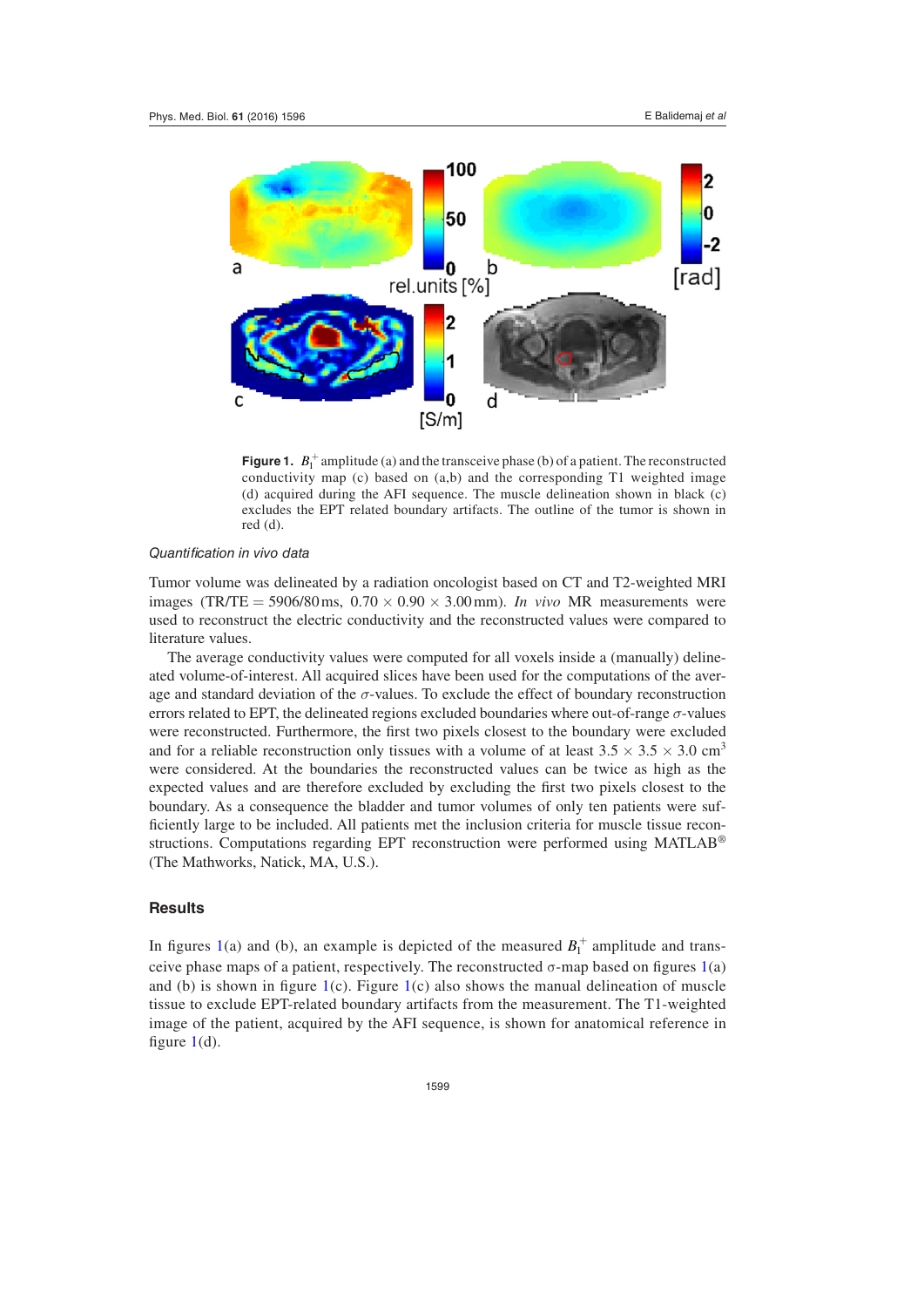<span id="page-4-0"></span>

**Figure 2.** Muscle conductivity (mean  $\pm$  std) of each patient and the literature value

<span id="page-4-1"></span>

**Figure 3.** Distribution of the muscle data of 20 patients.

## *Muscle*

In figure [2](#page-4-0) the electric conductivity (mean  $\pm$  std) of the muscle of each patient is presented. The mean conductivity value of muscle found in this study is  $0.93 \pm 0.26$  $0.93 \pm 0.26$  $0.93 \pm 0.26$  S m<sup>-1</sup>. In figure 2 the literature value as given by Gabriel [\(1996](#page-9-1)) is also shown, a value widely used in human models for SAR assessment in various applications. The mean value found in this study is 14% higher than the value reported in Gabriel [\(1996](#page-9-1)). In figure [3](#page-4-1) the distribution of the data of the 20 patients is presented along with the mean value and the value based on Gabriel [\(1996](#page-9-1)).

## *Bladder content/urine*

The reconstructed electric  $\sigma$ -values of the bladder content of ten patients are presented in figure [4](#page-5-0). The interpatient variation is larger compared to the muscle conductivity. The mean value based on this study is  $1.76 \pm 0.42$  S m<sup>-1</sup>. The conductivity of urinary bladder wall tissue from the literature (Gabriel *et al* [1996b,](#page-9-2) Andreuccetti *et al* [1997\)](#page-9-7) is also shown, which is widely used for the whole bladder volume in human models (Amjad [2007](#page-9-8), Saunders and Aragon Zavala [2007](#page-10-10), Fenn [2008,](#page-9-9) Homann [2012](#page-10-11)). Finally, the porcine urine conductivity value at 128 MHz, based on Peyman and Gabriel ([2012\)](#page-10-12), is also depicted in figure [4](#page-5-0).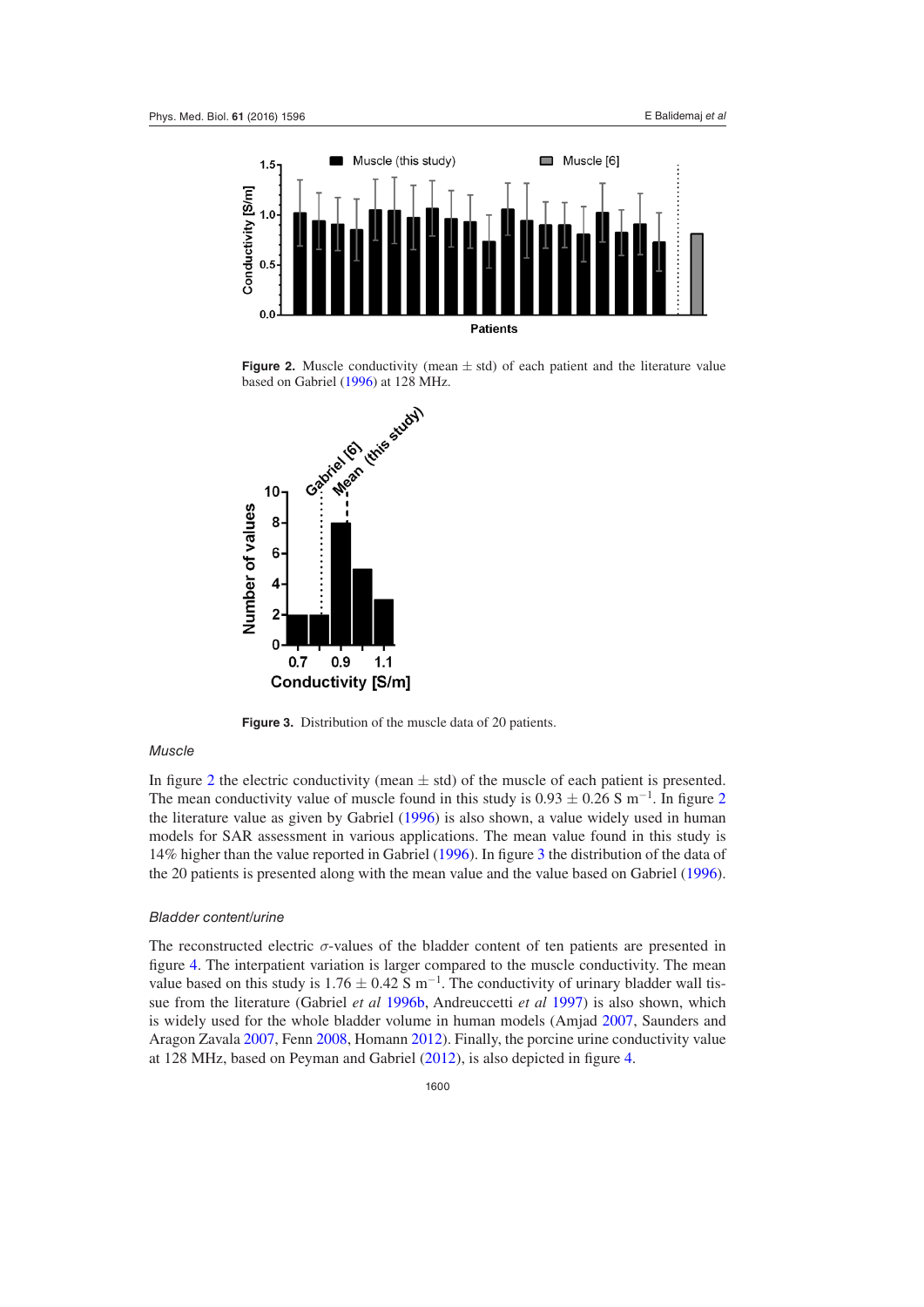<span id="page-5-0"></span>

**Figure 4.** Bladder content conductivity based on this study and the literature value (Gabriel [1996](#page-9-1)) based on bladder wall tissue. The last bar represents the conductivity value of porcine urine reported in Peyman and Gabriel [\(2012](#page-10-12)).

### *Cervical tumor*

In figure [5](#page-6-0) the reconstructed electric *σ*-values of tumor tissues are depicted. The *σ*-value of adenocarcinoma and endometrial carcinoma is slightly higher than for other tumor tissues. The conductivity of cervical tissue at 128 MHz as reported in Gabriel ([1996\)](#page-9-1) is also shown in figure [5](#page-6-0). The mean value of all cervical tumors is  $1.02 \pm 0.29$  S m<sup>-1</sup> which is 13% higher than the  $\sigma$ -value reported in Gabriel ([1996\)](#page-9-1).

## **Discussion**

We have presented *in vivo* electrical *σ*-values as reconstructed by the EPT method based on  $B_1^+$  data. The presented values correspond to  $\sigma$ -values at 128 MHz as this is the Larmor frequency of a 3T MR system.

Since current implementations of EPT might show error artifacts at tissue boundaries, these regions have been excluded from the calculation of the mean conductivity. However, the performance of the EPT of relatively large tissue regions is reliable as was demonstrated in the pelvic-sized phantom experiments in Balidemaj *et al* [\(2014](#page-9-4)) and brain studies (Voigt *et al* [2011a,](#page-11-2) van Lier *et al* [2013,](#page-11-1) Liu *et al* [2015\)](#page-10-4). Furthermore, we applied transceive phase approximation, which was shown to hold for the pelvis anatomy in Balidemaj *et al* [\(2014](#page-9-4)). The standard deviation observed in this study and generally observed in EPT *in vivo* studies is due to the numerical implementation of the method and the heterogeneity of biological tissue. For instance, derivative operators act on typically noisy B1 data which together with the transceive phase approximation introduce around 20% standard deviation within a sample volume. Various studies have focused on the clinical implementation of new approaches increasing accuracy by using multi-transmit-channel systems or avoiding derivative operators (Liu *et al* [2013](#page-10-1), Marques *et al* [2015](#page-10-13), Balidemaj *et al* [2015a](#page-9-6), Liu *et al* [2015](#page-10-4)). However, the close agreement between the reconstructed values of the 20 patients included in this study demonstrates the high reproducibility of the reconstructed conductivity values. Furthermore, we had repeat measurements available for three patients as they underwent a follow-up MR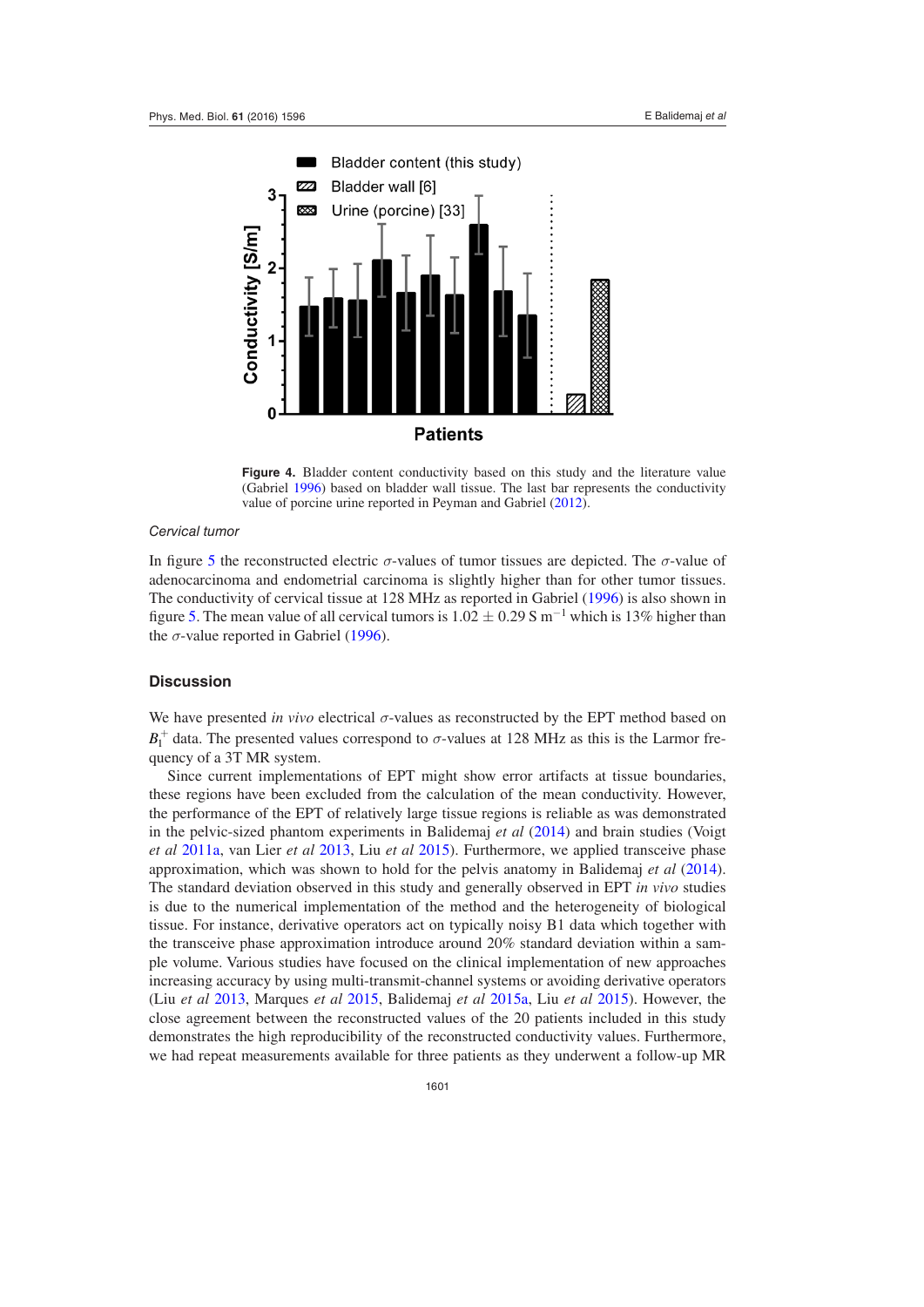<span id="page-6-0"></span>

**Figure 5.** Cervical tumor *σ*-values observed in this study for squamous-cell carcinoma, adenocarcinoma and endometrial carcinoma compared to literature value.

scan after the treatment. The mean reconstructed muscle conductivity values in these three cases deviated less than 5% from the initially reconstructed conductivity values confirming the high reproducibility.

In general EPT is able to reconstruct permittivity values as well. However, the reconstruction accuracy varies with the field strength as shown earlier by van Lier *et al* ([2013\)](#page-11-1). It was shown that permittivity reconstruction *in vivo* is most accurate at 7T. Due to the limited accuracy of permittivity reconstruction at 3T we have focused on conductivity reconstruction only, since the acquisition of the latter contributes more substantially to more accurate SAR assessment. This was shown by Restivo *et al* ([2016\)](#page-10-14) for tumor SAR assessment at 7T MRI and in deep hyperthermia studies in Van De Kamer *et al* [\(2001](#page-11-9)), de Greef *et al* [\(2011](#page-9-0)), Canters *et al* [\(2013](#page-9-10)) and Balidemaj *et al* [\(2015b](#page-9-11)).

Currently, most of the electric property values presented in overviews like Gabriel *et al* [\(1996a\)](#page-9-3) are measured under different measurement conditions; hence a large variance in values is reported. We have compared the  $\sigma$ -values reported in this study to the ones reported in the literature for the relevant frequency range, and included literature data available from animal studies at around body temperatures and human data at any temperature measured *in vivo*, *in vitro* or *ex vivo*.

Literature data are mostly presented in tables at distinct frequencies or in graphs. The latter necessitate the estimation of  $\sigma$ -values at intermediate frequencies by interpolation. We have chosen to consider only studies which presented data for muscle tissue at 100 MHz. In addition, we have included literature data at 128 MHz (i.e. Larmor frequency for 3T proton MRI) if this was explicitly given or if Cole–Cole parameters were reported allowing computation of the value at 128MHz. In general, the frequency dependence of tissue conductivity can be described by a Cole–Cole equation (Cole and Cole [1941\)](#page-9-12).

#### *Muscle*

The comparison of our measured values to the values in the literature is challenging as conductivity measurements of human muscle are reported in just two studies (Schwan [1955,](#page-10-15) Joines *et al* [1994](#page-10-16)). In Joines *et al* [\(1994](#page-10-16)), measurements were performed between 1 and 2 h after excision at a temperature between 23 and 25 °C. No information regarding measuring conditions is provided in Schwan [\(1955](#page-10-15)). Note that the currently used conductivity value for muscle, based on Gabriel [\(1996](#page-9-1)), is of ovine origin, measured *ex vivo* (at 37 °C), and within 2 h after the animal is sacrificed. A larger overview of literature data for the muscle tissue of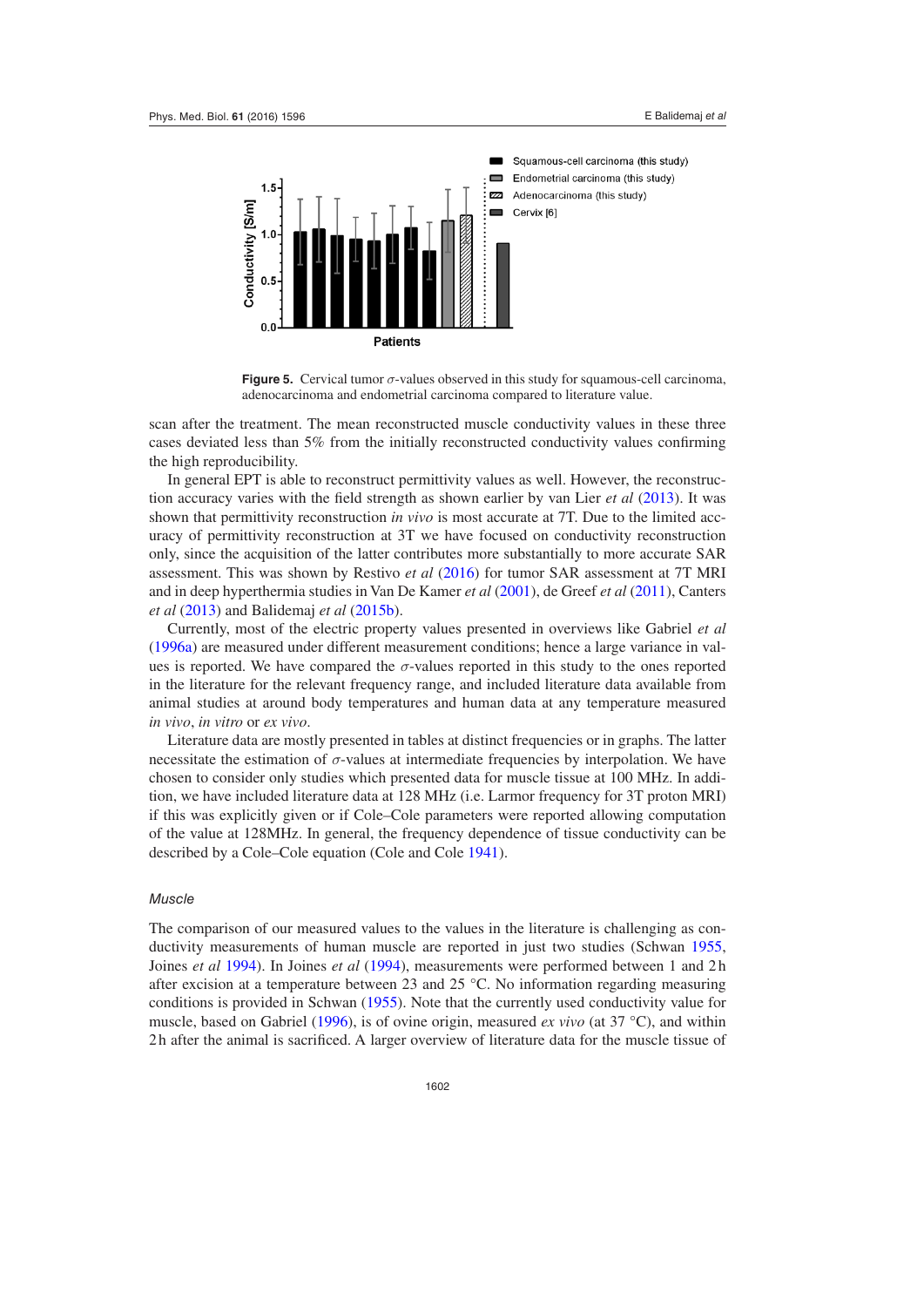<span id="page-7-0"></span>

**Figure 6.** (a) An overview of the available literature data at 100 MHz and 128 MHz for the conductivity of muscle along with the mean value based on this study. (b) The literature data extrapolated to 37 °C by adjusting the conductivity values by 2%/°C. The horizontal line represents the median values of the *ex vivo*/*in vitro* data or the *in vivo* data.

different species and obtained both *in vivo* and *ex vivo* is depicted in figure [6\(](#page-7-0)a). In figure [6\(](#page-7-0)a) we have depicted the median of the reported *σ*-values in Osswald ([1937\)](#page-10-17), Stuchly *et al* ([1981\)](#page-11-10) and Stoy *et al* ([1982\)](#page-10-18). All the other values shown in figure [6\(](#page-7-0)a) are mean values as reported in the corresponding studies (Rajewski [1938](#page-10-19), Burdette *et al* [1980,](#page-9-13) Hahn *et al* [1980](#page-9-14), Kraszewski *et al* [1982,](#page-10-20) Surowiect *et al* [1986\)](#page-11-11). In figure [6\(](#page-7-0)b) the temperature dependency of conductivity values is taken into account; therefore, the values of figure  $6(a)$  $6(a)$  are extrapolated to 37 °C by adjusting the values with 2%/°C as reported in Stogryn ([1971\)](#page-10-21) and Leussler *et al* [\(2012](#page-10-22)). The mean value found in this study is depicted alongside the literature values and appears to be in good agreement with the *in vivo* values reported in the literature for different species.

Thus, based on the  $\sigma$ -values reconstructed in this work, it is observed that the mean conductivity value of all the patients is approximately 14% higher than the value reported in Gabriel ([1996\)](#page-9-1). These findings are in agreement with animal studies presenting *in vivo σ*-values as shown in figure [6](#page-7-0). We therefore reason that the currently used value for muscle conductivity slightly underestimates the true *in vivo* conductivity value; however, the reported value in Gabriel [\(1996](#page-9-1)) falls within the uncertainty range of the data presented in this study. The explanation for this 14% difference might be the higher blood and water content in living conditions. In Burdette *et al* ([1986\)](#page-9-15) and Schmid *et al* [\(2003](#page-10-23)) the effect on conductivity change after sacrifice was investigated for canine and porcine brain tissue, respectively, and a 15% conductivity decrease in the first 15min after sacrifice was observed. Additionally, the physiological difference between human and ovine muscle tissue may explain the difference between the literature values and the values observed in this study. We have, furthermore, noticed that the conductivity value reported for muscle in the table in Gabriel ([1996\)](#page-9-1) is around 14% higher than reported in the online databases (Andreuccetti *et al* [1997](#page-9-7), Hasgall *et al* [2015](#page-9-16)). We assume this discrepancy is introduced due to the use of Cole–Cole parameters in the latter databases which might lead to a mismatch at some frequencies compared to the true measurements (Gabriel [1996](#page-9-1)) which these Cole–Cole parameters are derived from.

Furthermore, Peyman *et al* ([2001\)](#page-10-24) reported a decrease of conductivity with age for various rat tissues, including muscle, in a frequency range of 130 MHz to 10 GHz, attributed to changes in cell sizes, structure, water content and the ratio of free to bound water. Based on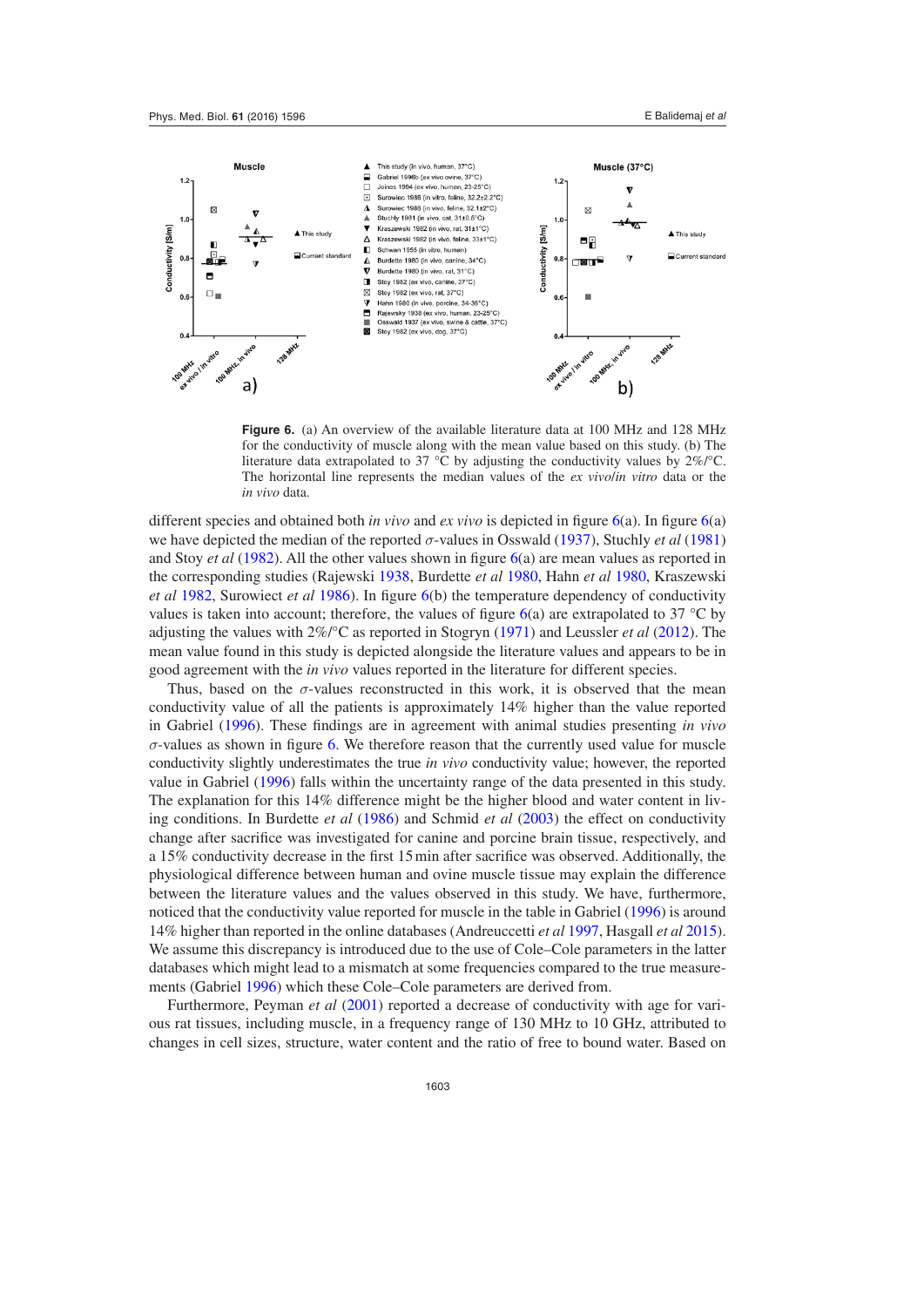the Cole–Cole parameters presented in Peyman *et al* ([2001,](#page-10-24) [2002](#page-10-25)), the estimated σ-values at 130 MHz of a newborn and 70 d-old rat muscle are 1.46 S m<sup>-1</sup> and 0.68 S m<sup>-1</sup>, respectively. In our study patient age ranged between 30 and 86 years; however, no significant age-related conductivity differences were observed in the relatively small patient population included in the study.

#### *Bladder content/urine*

There is a large discrepancy of an order of magnitude between the often used conductivity for bladder volume in human models (Amjad [2007](#page-9-8), Saunders and Aragon Zavala [2007,](#page-10-10) Fenn [2008](#page-9-9), Homann [2012](#page-10-11)) and the *in vivo* reconstructed conductivity based on EPT (figure [4](#page-5-0)). No study reports human urine *σ*-values at 128 MHz, but one study (Peyman and Gabriel [2012\)](#page-10-12) reports *σ*-values of porcine urine using samples of 21 animals (at 37 °C). These yield, based on the reported Cole–Cole fitting parameters, a conductivity value of urine of 1.84 S m<sup>-1</sup> at 128 MHz, which is in good agreement with the human values found in this study (figure [5](#page-6-0)). The reported root-mean-square-error of the fit was large (Peyman and Gabriel [2012](#page-10-12)), indicating a relatively large spread among the samples. The results of the porcine study (Peyman and Gabriel [2012](#page-10-12)) were recently included in the online database (Hasgall *et al* [2015\)](#page-9-16); however, various SAR studies have been using the low conductivity value of bladder wall tissue for the whole bladder. There is one study reporting that human urine conductivity at 90 MHz is 1.81 (S m−<sup>1</sup> ) (Yuan *et al* [2012](#page-11-12)) measured by an impedance probe (Model 85070C, HP/Agilent Corp, Santa Clara CA) which is in good agreement with our findings.

#### *Cervical tumor*

The only available data on human cervical tissue at 128 MHz are found in Gabriel ([1996\)](#page-9-1) which are based on measurements (at 37 °C) on excised non-specified (healthy or tumor) cervical tissue. The reported  $\sigma$ -value is 0.91 S m<sup>-1</sup>. In contrast, the cervix conductivity value used in, for instance, virtual family models (Hasgall *et al* [2015\)](#page-9-16) and in the online available database (Andreuccetti *et al* [1997\)](#page-9-7) is much lower: 0.75 S m−<sup>1</sup> (at 128 MHz). The *σ*-value at 128 MHz based on Gabriel [\(1996](#page-9-1)) is shown in figure [5.](#page-6-0)

To the best of our knowledge, no data are available regarding cervical tumor  $\sigma$ -values at 128 MHz. The only reports on cervical tumor conductivity are based on measurements at 4.8 kHz and 614 kHz (Trokhanova *et al* [2010](#page-11-13)), where no significant difference in average σ-values has been observed between healthy and pathological cervix uteri. However, Trokhanova *et al* ([2010\)](#page-11-13) did observe a higher electrical conductivity value within the zone of the external fauces.

The average conductivity found in cervical tumors in this study is approximately 13% higher compared to Gabriel ([1996\)](#page-9-1). In our study however, we have not reconstructed the conductivity of healthy cervical tissue for comparison. We therefore have insufficient evidence to expect that our EPT technique is capable of differentiating this particular tumor type. We do not exclude of course that this technique is capable of differentiating other types of pelvic tumors provided the tumor is large enough and provided that this tumor type has conductivity properties which deviate more significantly from the surrounding normal tissue as was the case for the breast tumors evaluated by Katscher *et al* [\(2013](#page-10-7)). A further comparison between healthy and diseased cervical tissue is warranted to enable interpretation of the observed differences.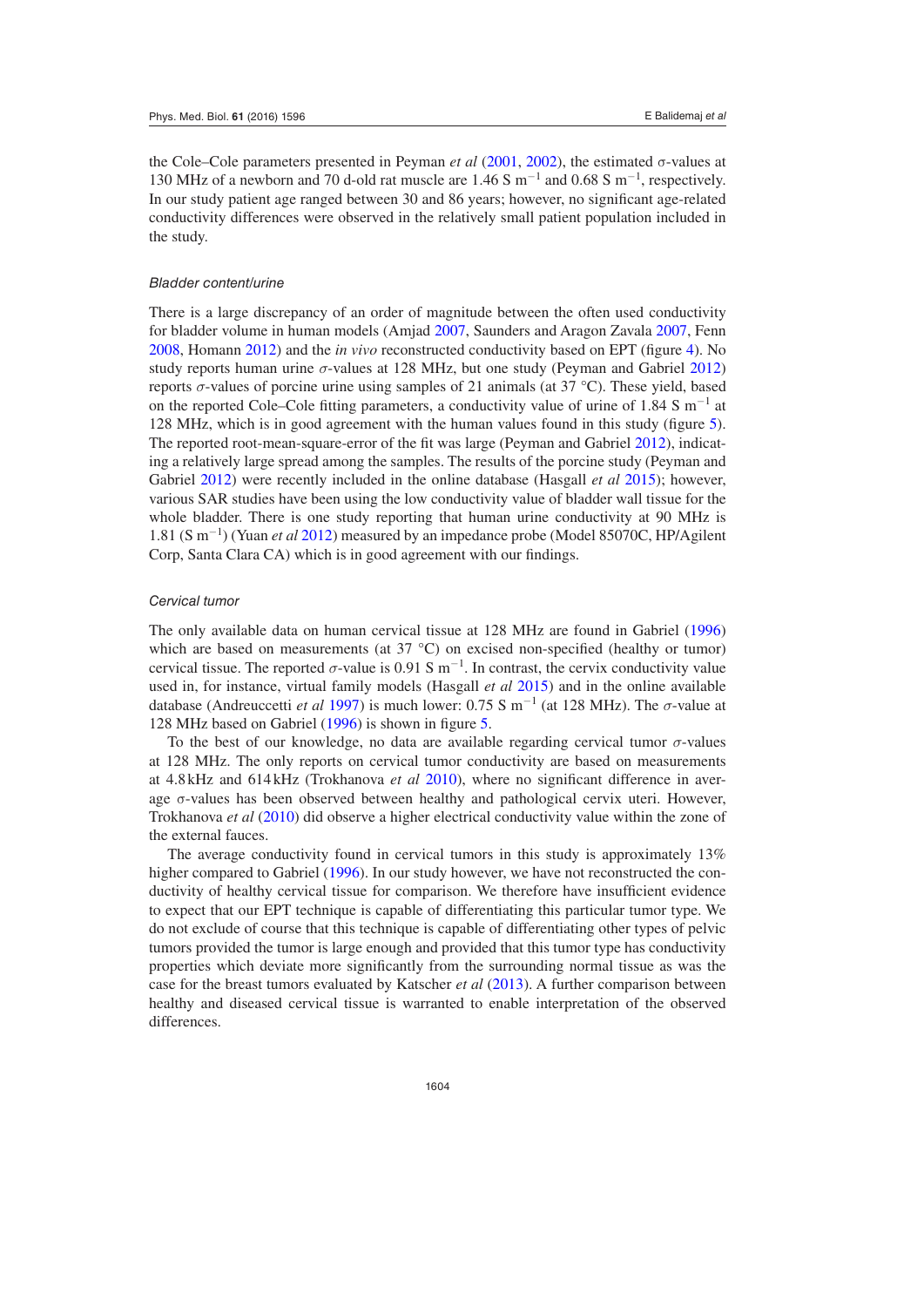#### **Conclusion**

This study indicates that human *in vivo* electric conductivity values appear to deviate slightly from the values provided in the present databases at the investigated frequency and conductivity values should therefore be evaluated in a larger *in vivo* study investigating more human tissues. The *in vivo* values reported in this study were in good agreement with available *in vivo* data from the literature. The presented results have an impact on power absorption computations, used among others for HTP, emphasizing the importance of using *in vivo* values when incorporating electric conductivity data into numerical models.

## **Acknowledgments**

This study was supported by grant UVA 2010–4660 of the Dutch Cancer Society.

## **References**

<span id="page-9-8"></span>Amjad A 2007 Specific absorption rate during magnetic resonance imaging *PhD Dissertation*

- <span id="page-9-7"></span>Andreuccetti D, Fossi R and Petrucci C 1997 An internet resource for the calculation of the dielectric properties of body tissues in the frequency range 10 Hz–100 GHz *IFAC-CNR* (*Florence, Italy*) (<http://niremf.ifac.cnr.it/tissprop/>)
- <span id="page-9-6"></span>Balidemaj E *et al* 2015a CSI-EPT: a contrast source inversion approach for improved MRI-based electric properties tomography *IEEE Trans. Med. Imaging* **[34](http://dx.doi.org/10.1109/TMI.2015.2404944)** [1788](http://dx.doi.org/10.1109/TMI.2015.2404944)–[96](http://dx.doi.org/10.1109/TMI.2015.2404944)
- <span id="page-9-11"></span>Balidemaj E *et al* 2015b Hyperthermia treatment planning for cervical cancer patients based on electric conductivity tissue properties acquired *in vivo* from B1 + maps with EPT at 3T MRI *Int. J. Hyperth.* at press
- <span id="page-9-4"></span>Balidemaj E, Van Lier A L H M W, Crezee H, Nederveen A J, Stalpers L J A and Van Den Berg C A T 2014 Feasibility of electric property tomography of pelvic tumors at 3 T *Magn. Reson. Med.* **[73](http://dx.doi.org/10.1002/mrm.25276)** [1505](http://dx.doi.org/10.1002/mrm.25276)–[13](http://dx.doi.org/10.1002/mrm.25276)
- <span id="page-9-13"></span>Burdette E C, Cain F L and Seals J 1980 *In vivo* probe measurement technique for determining dielectric properties at VHF through microwave frequencies *IEEE Trans. Microw. Theory Tech.* **[MTT-28](http://dx.doi.org/10.1109/TMTT.1980.1130087)** [414](http://dx.doi.org/10.1109/TMTT.1980.1130087)–[27](http://dx.doi.org/10.1109/TMTT.1980.1130087)
- <span id="page-9-15"></span>Burdette E C, Friederich P G, Seaman R L and Larsen L E 1986 *In situ* permittivity of canine brain: regional variations and postmortem changes *IEEE Trans. Microw. Theory Tech.* **[34](http://dx.doi.org/10.1109/TMTT.1986.1133278)** [38](http://dx.doi.org/10.1109/TMTT.1986.1133278)–[50](http://dx.doi.org/10.1109/TMTT.1986.1133278)
- <span id="page-9-10"></span>Canters R A M, Paulides M M, Franckena M, Mens J W and van Rhoon G C 2013 Benefit of replacing the sigma-60 by the sigma-eye applicator. A Monte Carlo-based uncertainty analysis *Strahlentherapie Onkol.* **[189](http://dx.doi.org/10.1007/s00066-012-0241-x)** [74](http://dx.doi.org/10.1007/s00066-012-0241-x)–[80](http://dx.doi.org/10.1007/s00066-012-0241-x)
- <span id="page-9-12"></span>Cole K S and Cole R H 1941 Dispersion and absorption in dielectrics I. Alternating current characteristics *J. Chem. Phys.* **[9](http://dx.doi.org/10.1063/1.1750906)** [341](http://dx.doi.org/10.1063/1.1750906)
- <span id="page-9-0"></span>de Greef M, Kok H P, Correia D, Borsboom P-P, Bel A and Crezee J 2011 Uncertainty in hyperthermia treatment planning: the need for robust system design *Phys. Med. Biol.* **[56](http://dx.doi.org/10.1088/0031-9155/56/11/005)** [3233](http://dx.doi.org/10.1088/0031-9155/56/11/005)–[50](http://dx.doi.org/10.1088/0031-9155/56/11/005)
- <span id="page-9-9"></span>Fenn A J 2008 *Adaptive Phased Array Thermotherapy for Cancer* 1st edn (Boston, MA: Artech House) p 70
- <span id="page-9-1"></span>Gabriel C 1996 Compilation of the dielectric properties of body tissues at RF and microwave frequencies *Brooks Air Force Tech Rep* AL/OE-TR:0037
- <span id="page-9-3"></span>Gabriel C, Gabriel S and Corthout E 1996a The dielectric properties of biological tissues: I. Literature survey *Phys. Med. Biol.* **[41](http://dx.doi.org/10.1088/0031-9155/41/11/001)** [2231](http://dx.doi.org/10.1088/0031-9155/41/11/001)–[49](http://dx.doi.org/10.1088/0031-9155/41/11/001)
- <span id="page-9-2"></span>Gabriel S, Lau R W and Gabriel C 1996b The dielectric properties of biological tissues: II. Measurements in the frequency range 10 Hz to 20 GHz *Phys. Med. Biol.* **[41](http://dx.doi.org/10.1088/0031-9155/41/11/002)** [2251](http://dx.doi.org/10.1088/0031-9155/41/11/002)–[69](http://dx.doi.org/10.1088/0031-9155/41/11/002)
- <span id="page-9-5"></span>Hafalir F S, Oran O F, Gurler N and Ider Y Z 2014 Convection-reaction equation based magnetic resonance electrical properties tomography (cr-MREPT) *IEEE Trans. Med. Imaging* **[33](http://dx.doi.org/10.1109/TMI.2013.2296715)** [777](http://dx.doi.org/10.1109/TMI.2013.2296715)–[93](http://dx.doi.org/10.1109/TMI.2013.2296715)
- <span id="page-9-14"></span>Hahn G M *et al* 1980 Some heat transfer problems associated with heating by ultrasound, microwaves, or radio frequency *Ann. New York Acad. Sci.* **[335](http://dx.doi.org/10.1111/j.1749-6632.1980.tb50757.x)** [327](http://dx.doi.org/10.1111/j.1749-6632.1980.tb50757.x)–[51](http://dx.doi.org/10.1111/j.1749-6632.1980.tb50757.x)
- <span id="page-9-16"></span>Hasgall P *et al* 2015 IT'IS database for thermal and electromagnetic parameters of biological tissues Version 2.6 13 January 2015 (DOI: [10.13099/ViP-Database-V2.6](http://dx.doi.org/10.13099/ViP-Database-V2.6))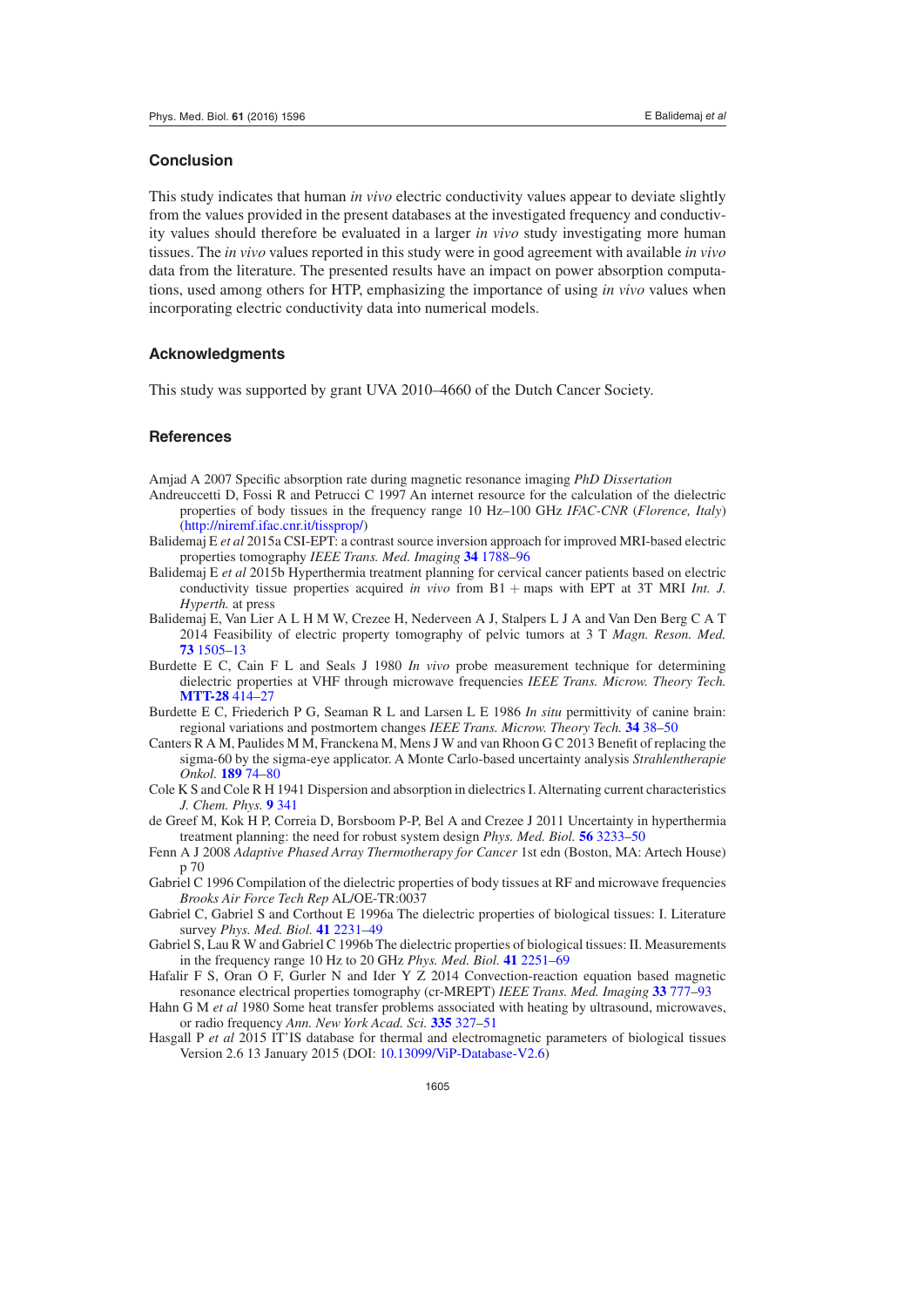<span id="page-10-11"></span>Homann H 2012 SAR prediction and SAR management for parallel transmit MRI *PhD Dissertation*

- <span id="page-10-16"></span>Joines W T, Zhang Y and Li C J R 1994 The measured electrical properties of normal and malignant human tissues from 50 to 900 MHz *Med. Phys. Phys.* **[21](http://dx.doi.org/10.1118/1.597312)** [547](http://dx.doi.org/10.1118/1.597312)–[50](http://dx.doi.org/10.1118/1.597312)
- <span id="page-10-7"></span>Katscher U, Abe H, Ivancevic M, Djamshidi K, Karkowski P and Newstead G 2013 Towards the investigation of breast tumor malignancy via electric conductivity measurement *Proc. 21st Annual Meeting ISMRM* (*Salt Lake City, USA*) p 3372
- <span id="page-10-0"></span>Katscher U, Voigt T, Findeklee C, Vernickel P, Nehrke K and Dössel O 2009 Determination of electric conductivity and local SAR via B1 mapping *IEEE Trans. Med. Imaging* **[28](http://dx.doi.org/10.1109/TMI.2009.2015757)** [1365](http://dx.doi.org/10.1109/TMI.2009.2015757)–[74](http://dx.doi.org/10.1109/TMI.2009.2015757)
- <span id="page-10-6"></span>Kim M-O, Choi N, Shin J, Lee J and Kim D-H 2013 Phase unbanding in bSSFP for liver conductivity imaging at 3.0 T *Proc. 21st Annual Meeting ISMRM* (*Salt Lake City, USA*) p 4173
- <span id="page-10-20"></span>Kraszewski A, Stuchly M A, Stuchly S S and Smith A 1982 *In vivo* and *in vtiro* dielectric properties of animal tissues at radio frequencies *Bioelectromagnetics* **[3](http://dx.doi.org/10.1002/bem.2250030405)** [421](http://dx.doi.org/10.1002/bem.2250030405)–[32](http://dx.doi.org/10.1002/bem.2250030405)
- <span id="page-10-22"></span>Leussler C, Karkowski P and Katscher U 2012 Tempendent-dependent conductivity change using MR-based electric properties tomography *Proc. 20th Annual Meeting ISMRM* p 3451
- <span id="page-10-4"></span>Liu J, Zhang X, Schmitter S, Van de Moortele P-F and He B 2015 Gradient-based electrical properties tomography (gEPT): a robust method for mapping electrical properties of biological tissues *in vivo* using magnetic resonance imaging *Magn. Reson. Med.* **[74](http://dx.doi.org/10.1002/mrm.25434)** [634](http://dx.doi.org/10.1002/mrm.25434)–[46](http://dx.doi.org/10.1002/mrm.25434)
- <span id="page-10-1"></span>Liu J, Zhang X, Van de Moortele P-F, Schmitter S and He B 2013 Determining electrical properties based on B1 fields measured in an MR scanner using a multi-channel transmit/receive coil: a general approach *Phys. Med. Biol.* **[58](http://dx.doi.org/10.1088/0031-9155/58/13/4395)** [4395](http://dx.doi.org/10.1088/0031-9155/58/13/4395)–[408](http://dx.doi.org/10.1088/0031-9155/58/13/4395)
- <span id="page-10-13"></span>Marques J P, Sodickson D K, Ipek O, Collins C M and Gruetter R 2015 Single acquisition electrical property mapping based on relative coil sensitivities: a proof-of-concept demonstration *Magn. Reson. Med.* **[74](http://dx.doi.org/10.1002/mrm.25399)** [185](http://dx.doi.org/10.1002/mrm.25399)–[195](http://dx.doi.org/10.1002/mrm.25399)
- <span id="page-10-3"></span>O'Rourke A P *et al* 2007 Dielectric properties of human normal, malignant and cirrhotic liver tissue: *in vivo* and *ex vivo* measurements from 0.5 to 20 GHz using a precision open-ended coaxial probe *Phys. Med. Biol.* **[52](http://dx.doi.org/10.1088/0031-9155/52/15/022)** [4707](http://dx.doi.org/10.1088/0031-9155/52/15/022)–[19](http://dx.doi.org/10.1088/0031-9155/52/15/022)
- <span id="page-10-17"></span>Osswald K 1937 Messung der Leitfahigkeit und Dielektrizitatkonstante biologischer Gewebe und Flussigkeiten bei kurzen Wellen *Hochfrequenz Tech Elektroakustik* **49** 40–50
- <span id="page-10-12"></span>Peyman A and Gabriel C 2012 Dielectric properties of porcine glands, gonads and body fluids *Phys. Med. Biol.* **[57](http://dx.doi.org/10.1088/0031-9155/57/19/N339)** [N339](http://dx.doi.org/10.1088/0031-9155/57/19/N339)–[44](http://dx.doi.org/10.1088/0031-9155/57/19/N339)
- <span id="page-10-2"></span>Peyman A, Gabriel C, Grant E H, Vermeeren G and Martens L 2009 Variation of the dielectric properties of tissues with age: the effect on the values of SAR in children when exposed to walkie-talkie devices *Phys. Med. Biol.* **[54](http://dx.doi.org/10.1088/0031-9155/54/2/004)** [227](http://dx.doi.org/10.1088/0031-9155/54/2/004)–[41](http://dx.doi.org/10.1088/0031-9155/54/2/004)
- <span id="page-10-24"></span>Peyman A, Rezazadeh A A and Gabriel C 2001 Changes in the dielectric properties of rat tissue as a function of age at microwave frequencies *Phys. Med. Biol.* **[46](http://dx.doi.org/10.1088/0031-9155/46/6/303)** [1617](http://dx.doi.org/10.1088/0031-9155/46/6/303)–[29](http://dx.doi.org/10.1088/0031-9155/46/6/303)
- <span id="page-10-25"></span>Peyman A, Rezazadeh A A and Gabriel C 2002 Corrigendum: changes in the dielectric properties of rat tissue as a function of age at microwave frequencies *Phys. Med. Biol.* **[47](http://dx.doi.org/10.1088/0031-9155/47/12/501)** [2187](http://dx.doi.org/10.1088/0031-9155/47/12/501)–[8](http://dx.doi.org/10.1088/0031-9155/47/12/501)
- <span id="page-10-19"></span>Rajewski B 1938 *Ultrakurzwellen, Ergebnisse der Biophysikalishen Forschung* Bd 1 (Leipzig: Georg Thieme)
- <span id="page-10-14"></span>Restivo M C *et al* 2016 Local specific absorption rate in brain tumors at 7 tesla *Magn. Reson. Med.* **[75](http://dx.doi.org/10.1002/mrm.25653)** [381–9](http://dx.doi.org/10.1002/mrm.25653)
- <span id="page-10-10"></span>Saunders S R and Aragon Zavala A 2007 *Antennas and Propagation for Wireless Communication Systems* 2nd edn (New York: Wiley)
- <span id="page-10-15"></span>Schwan H P 1955 Application of uhf impedance measuring techniques in biophysics *IRE Trans. Med. Eletron.* **PGME-4** 75
- <span id="page-10-23"></span>Schmid G, Neubauer G and Illievich U M 2003 Dielectric properties of porcine brain tissue in the transition from life to death at frequencies from 800 to 1900 MHz *Bioelectromagnetics* **[24](http://dx.doi.org/10.1002/bem.10122)** [413](http://dx.doi.org/10.1002/bem.10122)–[22](http://dx.doi.org/10.1002/bem.10122)
- <span id="page-10-8"></span>Shin J *et al* 2014 Initial study on *in vivo* conductivity mapping of breast cancer using MRI *J. Magn. Reson. Imaging* **[42](http://dx.doi.org/10.1002/jmri.24803)** [371](http://dx.doi.org/10.1002/jmri.24803)–[8](http://dx.doi.org/10.1002/jmri.24803)
- <span id="page-10-9"></span>Sodickson D K *et al* 2013 Generalized local maxwell tomography for mapping of electrical property gradients and tensors *Proc 21st Annual Meeting ISMRM* (*Salt Lake City, USA*) p 4175
- <span id="page-10-5"></span>Stehning C, Voigt T, Karkowski P and Katscher U 2012 Electric properties tomography (EPT) of the liver in a single breathhold using SSFP *Proc. 20th Annual Meeting ISMRM* (*Melbourne, VIC, Australia*) p 386
- <span id="page-10-21"></span>Stogryn A 1971 Equations for calculating the dielectric constant of saline water *IEEE Trans. Microw. Theory. Tech.* **[19](http://dx.doi.org/10.1109/TMTT.1971.1127617)** [733](http://dx.doi.org/10.1109/TMTT.1971.1127617)–[6](http://dx.doi.org/10.1109/TMTT.1971.1127617)
- <span id="page-10-18"></span>Stoy R D, Foster K R and Schwant H P 1982 Dielectric properties of mammalian tissues from 0.1 to l00 MHz: a summary of recent data *Phys. Med. Biol.* **[27](http://dx.doi.org/10.1088/0031-9155/27/4/002)** [501](http://dx.doi.org/10.1088/0031-9155/27/4/002)–[13](http://dx.doi.org/10.1088/0031-9155/27/4/002)